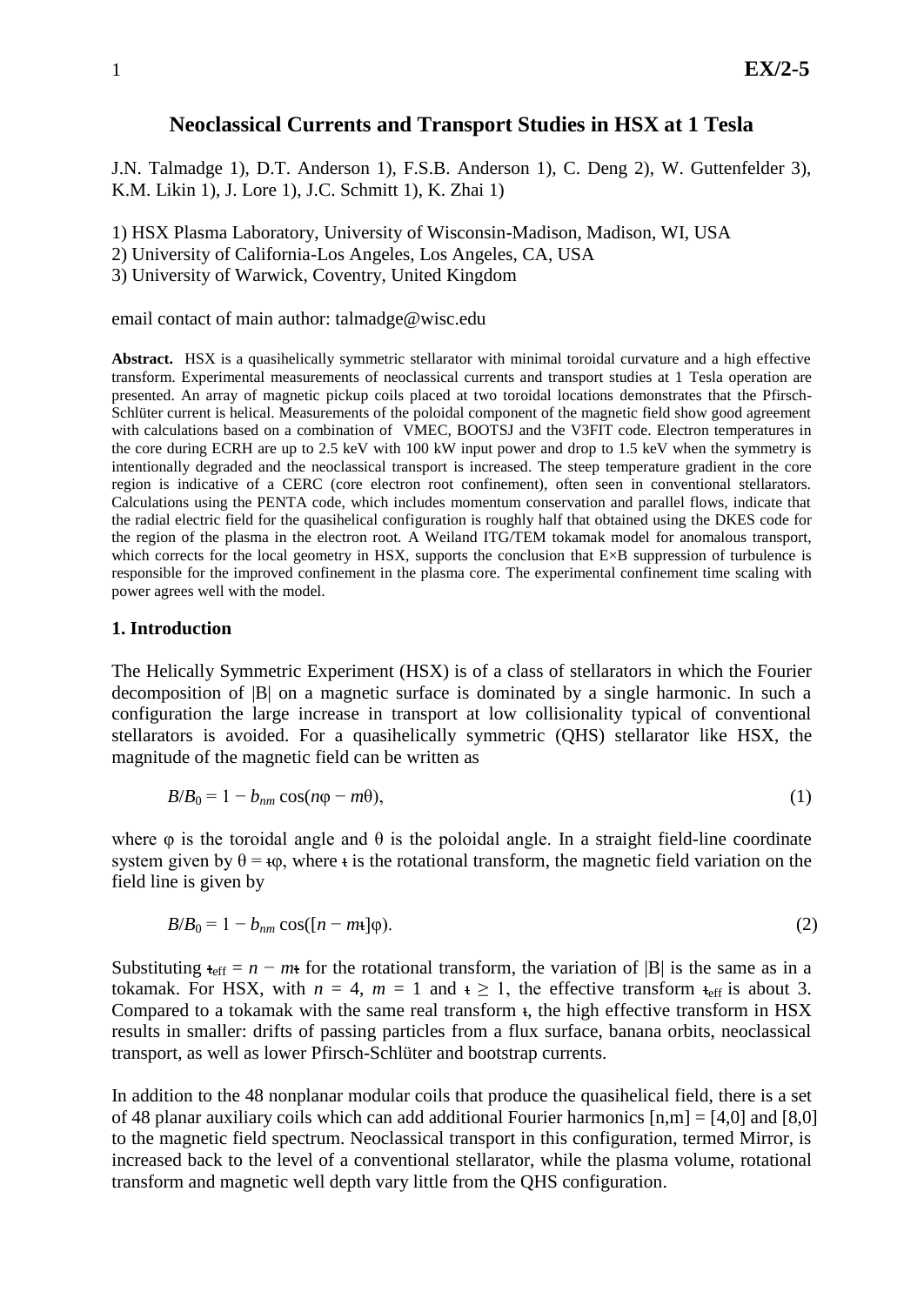Plasmas in HSX are formed and heated using a 28 GHz gyrotron to launch the fundamental ordinary mode at 1 Tesla. Plasma densities are limited by the electron cyclotron resonant heating (ECRH) cut-off to  $1 \times 10^{13}$  cm<sup>-3</sup> and maximum input power is 100 kW. Electron transport in the low collisionality regime can be studied by varying the magnetic field spectrum with the auxiliary coils. Previous experiments at 0.5 Tesla reported a superthermal electron population that complicated the determination of the absorbed power [1]. At 1.0 Tesla the superthermal population is greatly reduced based on diamagnetic, electron cyclotron emission and x-ray measurements.

### **2. Neoclassical Currents**

The Pfirsch-Schlüter and bootstrap currents in HSX have unique properties because of the high effective transform and the lack of toroidal curvature. The Pfirsch-Schlüter current in HSX is helical so that from the beginning of a field period to the half-way point, the dipole current reverses direction. Also, both currents are smaller than their equivalents in a tokamak which has the same real transform as in HSX. Finally, in order for the parallel current to add to the diamagnetic current so that the total current flows in the direction of symmetry, the



*FIG. 1 Last closed magnetic surface and calculated Pfirsch-Schlüter current contours at two toroidal locations (1/6 fp on the right and 1/2 fp on the left) where the 16 3-axis magnetic coils are located, labeled 1 to 16 in the clockwise direction.*

bootstrap current in HSX flows in the opposite direction to that in a tokamak. The reversal of the bootstrap current also means that the rotational transform is reduced, rather than increased as in a tokamak. However, the transport doesn't degrade with the bootstrap current because the effective transform increases slightly.

Plasma currents in HSX are measured with a set of 16 3-axis coils that measure flux in three orthogonal directions. The coils are wound on the faces of a cube and the cubes are then mounted on a nylon belt which is wrapped around the vacuum vessel and tightened into place. The location and orientation of the coils is measured. The belt containing the set of 16 triplets was first placed at the half field

period (fp) position and subsequently at the one-sixth fp location. FIG. 1 is an illustration of the helical nature of the current and the approximate locations of the 16 triplets.

To model the signals detected by the 16 coil array, the VMEC [2] code is first used to calculate the equilibrium and Pfirsch-Schlüter currents, using as input the density and electron temperature profiles measured by Thomson scattering. The output of VMEC is then input into BOOTSJ [3] to calculate the bootstrap current. The current profile from BOOTSJ is then fed back into VMEC to obtain a self-consistent equilibrium. When the calculated bootstrap current differs from the preceding iteration by less than 2%, the VMEC output is then fed into the V3FIT [4] code which calculates the components of the magnetic field due to the plasma at each of the magnetic pickup coil locations.

FIG. 2 shows the radial component of the magnetic field as a function of the poloidal station  $\#$  around the vacuum vessel. It can be seen from the figure that the field at the  $1/2$  fp location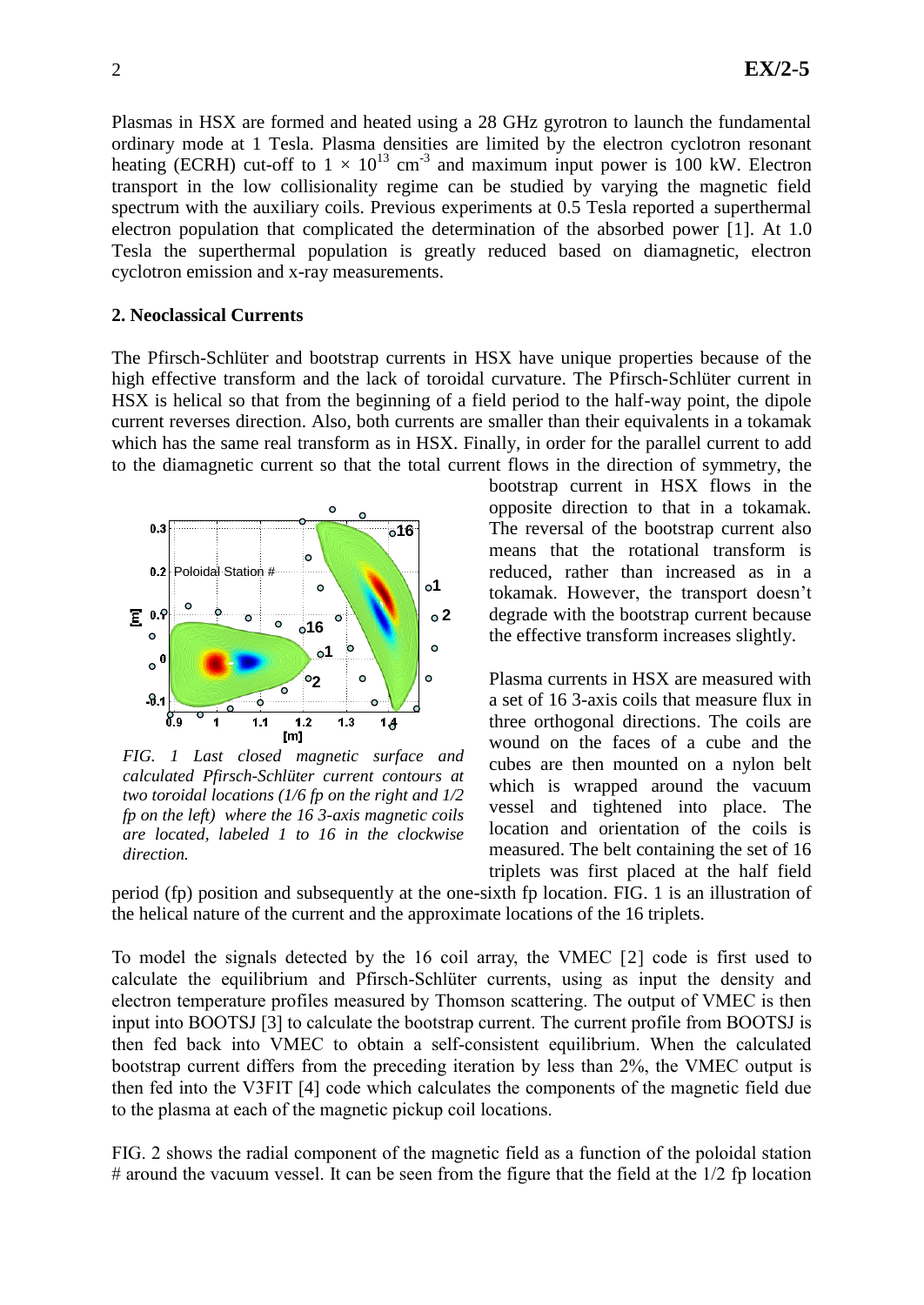

*FIG.* 2 Amplitude of radial magnetic field component( $\times 10^4$  and marked by 'x') at the 1/6 *(top) and 1/2 field period (bottom) locations. Also shown are the calculated values using the V3FIT code (solid line).*



*FIG.* 3 Amplitude of poloidal magnetic field component ( $\times 10^{-4}$  and marked by 'x') for 10, 30 and *50 ms into the discharge at the 1/6 (top) and 1/2 (bottom) fp locations. Calculated values (dark solid lines) using V3FIT are shown for t = 50 ms and for steady-state (the slightly larger value).*

is almost  $180^0$  degrees out of phase with the signals at the  $1/6$  fp location. This confirms that the Pfirsch-Schlüter current in HSX is helical. FIG. 3 shows the poloidal component of the magnetic field for the two toroidal locations. The measurements, shown by the thin lines, show an increase in the poloidal field with time. This is consistent with Rogowski coil measurements which indicate that the total current in the non-ohmic plasma is increasing with time until the end of the discharge at 50 ms. The solid lines in FIG. 3 are the V3FIT calculations of the poloidal field, using an axisymmetric model to simulate the bootstrap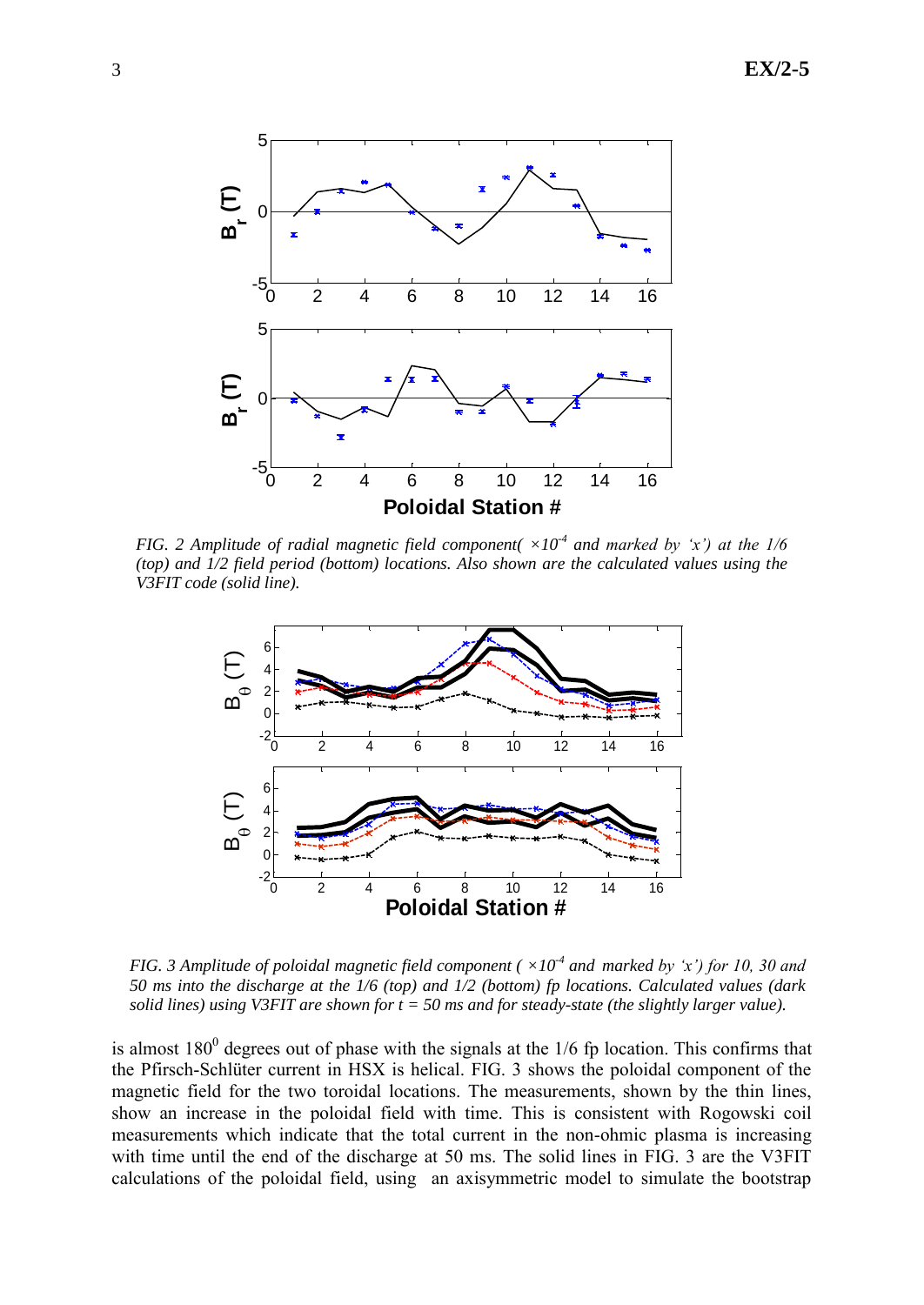current evolution. Also shown in the figure is the slightly larger poloidal field calculated by V3FIT assuming the steady-state value of the bootstrap current. The measurements also confirm that the bootstrap current is indeed flowing in a direction to unwind the rotational transform and that both the Pfirsch-Schlüter and bootstrap currents are reduced compared to a tokamak, due to the high effective transform in HSX.

## **3. Electron Neoclassical Thermal Transport**

A key element of the stellarator experimental program, as well as for optimization studies, is how to control the magnetic configuration so that anomalous transport is reduced. On LHD, for example, it has been observed that an inward shift of the plasma, which reduces



<span id="page-3-0"></span>*FIG. 4 Electron temperature profile for QHS (red) and Mirror (blue) for 100 kW input power.*

neoclassical transport, also improves confinement even at high collisionalities where the contribution to transport of particles trapped in the helical ripple is negligible [5]. Theoretical models predict that lower neoclassical transport leads to larger residual zonal flows [6,7,8]. Gyrokinetic simulations demonstrate that the inward shift in LHD corresponds to a reduction in turbulent transport due to enhanced zonal flow formation, although more detailed comparison to experimental results remain [9].

To address how the magnetic configuration affects transport, we compare heating in QHS and Mirror at 1 Tesla. For the same 100 kW input power, FIG. 4 shows that the central electron temperature for the QHS

configuration can reach 2.5 keV, while for the Mirror configuration the measured temperature was 1.5 keV. The sharp gradient in the electron temperature towards the core for the QHS configuration is indicative of an internal transport barrier and discussed further in Section 4.

By matching plasma profiles using different injected powers for the two configurations, it would be possible to compare directly the anomalous electron thermal diffusivity without having to make assumptions as to the scaling of transport with density and temperature as well as gradients. FIG. 5 shows the density and temperature profiles when 44 kW is injected into a Mirror plasma, while only 26 kW was needed for the QHS configuration. Except at r/a  $\sim$  0, the temperature profiles agree fairly well; the density profiles differ at the plasma core.

Key to making a comparison of anomalous transport is that the neoclassical transport analysis is appropriate for a quasisymmetric stellarator. To analyze neoclassical transport for both configurations, we use the PENTA code, developed by Spong [10]. The code is based on the work of Sugama and Nishimura [11] that uses solutions to the drift kinetic equation performed by the DKES [12] code to provide transport coefficients to derive parallel components of the viscous stress tensor. Coupled to the parallel component of the momentum balance equations and the friction-flow relations and setting the ion and electron fluxes equal, the parallel flow and radial electric field can be obtained. Previously, nonsymmetric stellarators solved for the radial electric field by equating the fluxes and ignoring the parallel flow. This approximation is usually valid in configurations in which the parallel flow is strongly damped, but in quasisymmetric configurations this is not generally the case.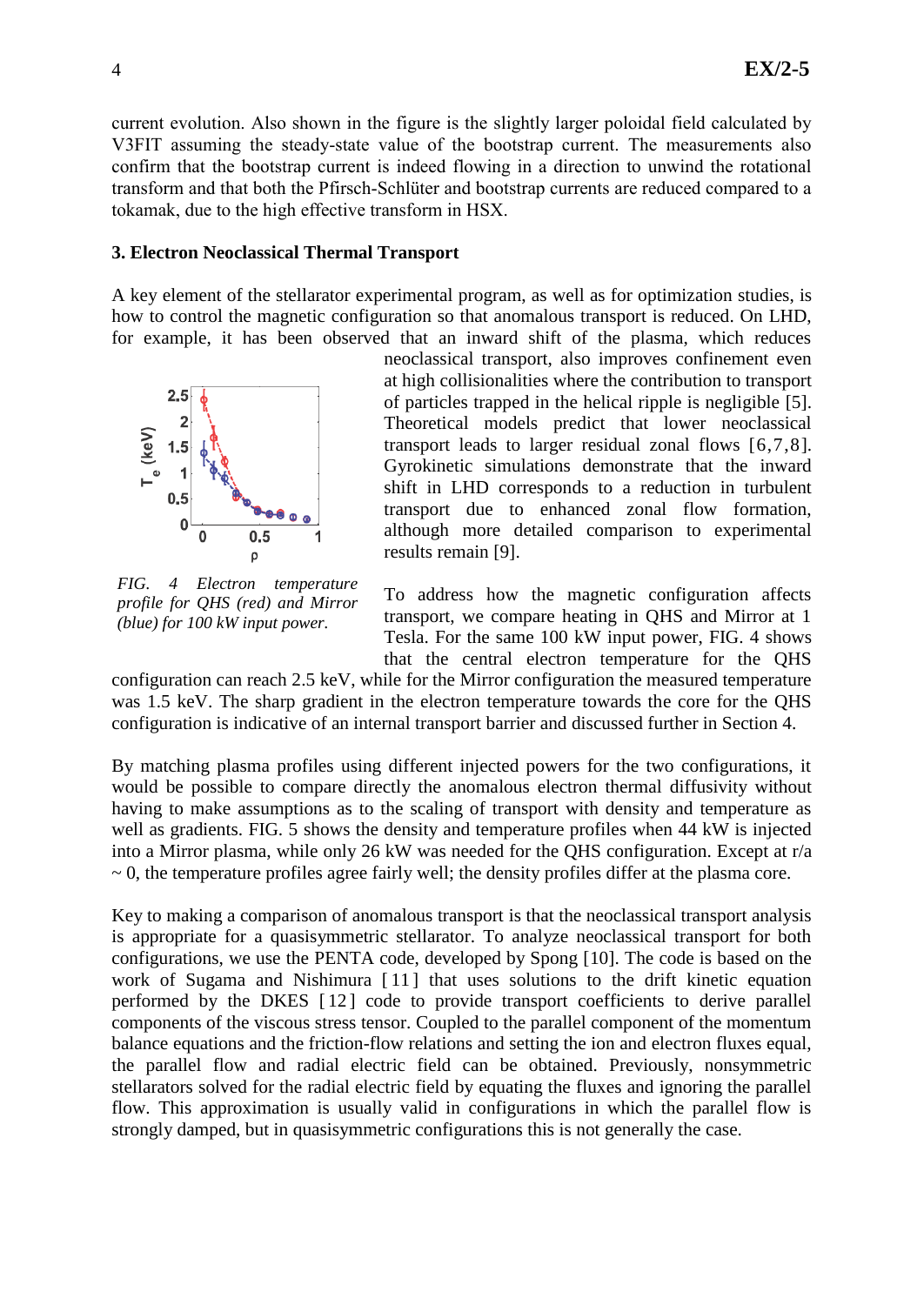

*FIG. 5 Temperature and density profiles for QHS (red) and Mirror (blue) with 26 kW and 44 kW injected power respectively*

FIG. 6 is a plot of the radial electric field profile for the QHS and Mirror configurations. In the core of the plasma, the electric field is large and positive, indicative of an electron root. Outside the core, the electric field is small, characteristic of an ion root. Also shown is an unstable root in the transition region. For the QHS configuration, the electric field in the core region calculated by the PENTA code is roughly half that determined by DKES without considering momentum conservation and parallel flow. For the nonsymmetric Mirror configuration, PENTA agrees well with DKES.

Experimental and neoclassical thermal conductivities are shown for the QHS and Mirror cases in FIG. 7. For the experimental conductivity, the absorbed power profile is determined by ray-tracing based on the temperature and density profiles obtained by Thomson scattering. The profile is then scaled to the total absorbed power determined from the decay of the diamagnetic loop signal during ECRH turn-off. The thermal conductivity is defined here as the total heat flux divided by the temperature gradient.

The neoclassical thermal conductivities are determined by the PENTA code. Shown in FIG. 7 are the conductivities corresponding to both the electron and the ion root. The transition



*FIG. 6 Radial electric field profile for QHS (left) and Mirror (right) from DKES (lines) and PENTA (circles). Shown are the electron roots (red), ion roots (blue) and unstable roots (green).*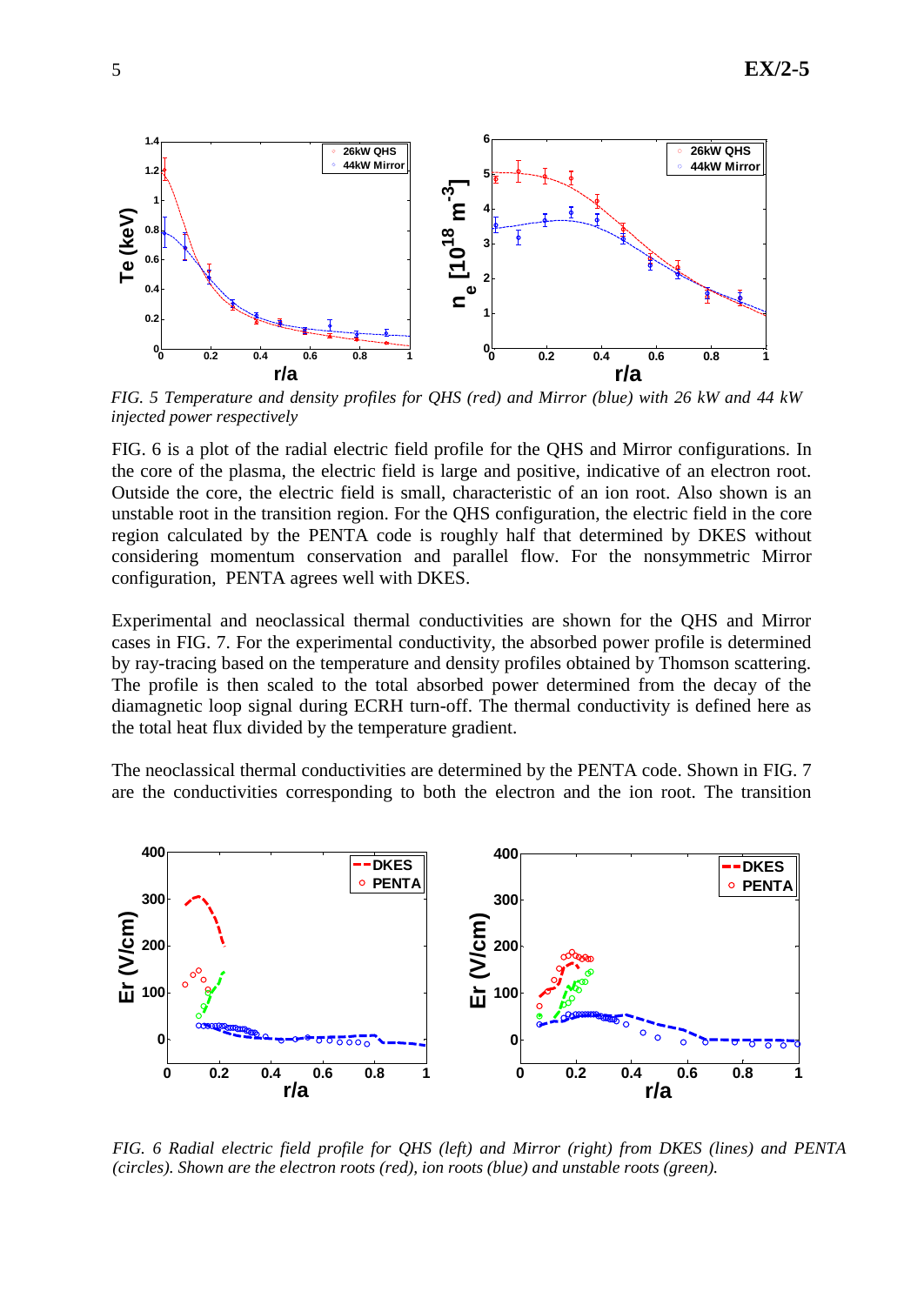between the roots will be the subject of future work. The difference between the experimental and neoclassical conductivities is an indication of the anomalous contribution to the transport,



although the profiles are not exactly matched in the discharges under consideration here. Still, it appears that anomalous transport may be higher for the Mirror configuration. In the next section, a model for anomalous transport for HSX is discussed as well as evidence that E×B shear stabilization of turbulence due to electron/ion root proximity is responsible for the strongly peaked electron temperature profile at high power.

### **4. Anomalous Transport Modeling**

*FIG. 7 Experimental (solid lines) electron thermal conductivity for QHS (red) and Mirror (blue). Also shown are the neoclassical thermal conductivities (dashed lines) for both ion and electron root solutions.*

The electron temperature in HSX is typically much higher than the ion temperature during ECRH so that the

dominant long wavelength instability is the trapped electron mode (TEM). Because of the quasisymmetry, the magnetic geometry in HSX is similar to that in a tokamak since there is, by and large, a single class of trapped particles. To simulate anomalous transport in HSX, the Weiland model [13] for ion temperature gradient (ITG) and TEM, originally used to describe transport in tokamaks, was modified to approximate the local geometry in HSX. This required the substitution of the helical ripple in place of the toroidal ripple and a local curvature about 3 times that of a tokamak with the same major radius. The 3D gyrokinetic code GS2 [14] confirmed that the linear growth rates using the modified Weiland model were accurate to within 30 %. Details are given in the paper by Guttenfelder [15].

The very peaked electron temperature profile shown in [FIG. 4](#page-3-0) for the QHS configuration is modeled with a combination of neoclassical and anomalous transport. Two equations are solved for the evolution of the radial electric field and electron temperature,

$$
\frac{\partial E_r}{\partial t} - \frac{\partial}{\partial V} \left[ \langle \nabla V \rangle D_E \left( \frac{\partial E_r}{\partial r} - \frac{E_r}{r} \right) \right] = \frac{e}{\varepsilon_\perp} \left( \Gamma_e - \Gamma_i \right) \tag{3}
$$

$$
\frac{3}{2}n_e \frac{\partial T_e}{\partial t} - \frac{\partial}{\partial V} \left[ \langle \nabla V \rangle Q_e \right] = P_{ECRH}(\rho)
$$
\n(4)

where V is the volume enclosed by a flux surface,  $\varepsilon_{\perp} = \varepsilon_0 (1 + V_A^2/c^2)$  (V<sub>A</sub> is the Alfvén velocity),  $D_E$  is the diffusion coefficient for the radial electric field,  $Q_e$  is the electron heat flux and  $P_{ECRH}$  is the power absorbed from the ECRH. The density profile is kept fixed for the simulation. FIG. 8 shows the radial electric field calculated by the standard ambipolarity constraint, which is the steady-state solution of Eq.  $(3)$  with  $D<sub>E</sub>$  set to zero. Good agreement with the PENTA code was obtained when a value of  $D_E = 0.3$  was used in Eq. (3).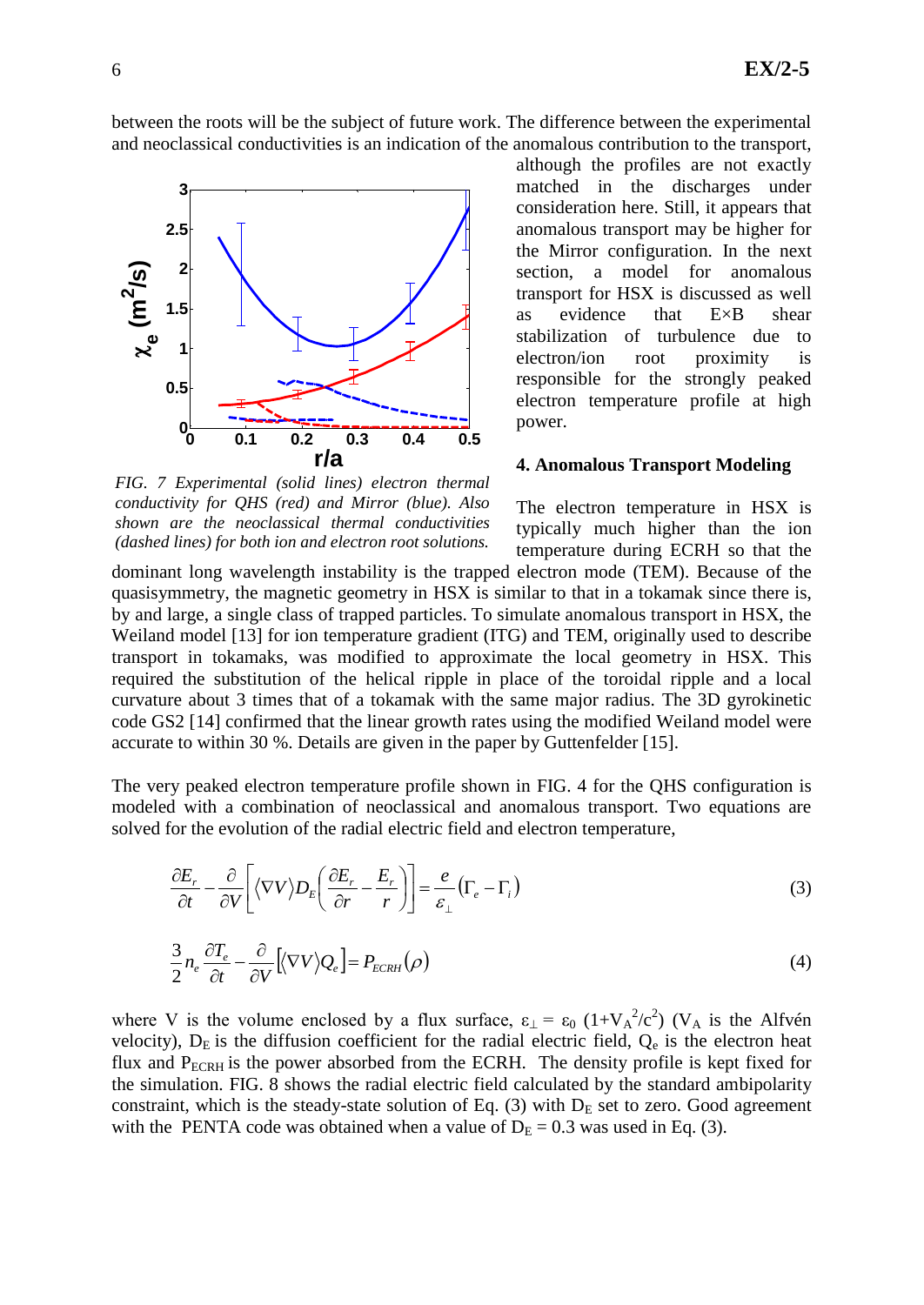FIG. 9 shows the resulting temperature profile from solving Eq (4). Outside r/a  $\sim$  0.3, the calculated temperature agrees well with the experimental data. Inside this region, the transport predicted by the model underestimates the experimental temperature, up to a factor of two on the magnetic axis. The proximity of the electron root to the ion root suggests that the large E×B shear might be suppressing the turbulence. Gyrokinetic simulations for



*FIG. 8 The steady-state radial electric field from DKES using Eq. (3) with D<sub>E</sub> = 0 (* $\Diamond$  *electron root; ●unstable root; x ion root) . The blue solid curve is Eq. (3) with*  $D_E = 0.3$  *to reproduce the PENTA calculations.*

tokamaks [ 16 ] have shown that the reduction of turbulence can be modeled by multiplying anomalous diffusivities by a scale factor of max  $(1 - \alpha_E \gamma_E / \gamma_{max}, 0)$  where  $\alpha_E$  is on the order of 0.5,  $\gamma_E$  is the E×B shearing rate, and  $\gamma_{\text{Max}}$  is the maximum linear growth rate without shear.

[FIG.](#page-6-0) 9 shows that including the effects of shear suppression with a value of  $\alpha_E$  of 0.27, the experimental profile is approximately reproduced. The simulation indicates that the shear produced by the proximity of the electron and ion root in the plasma is reducing turbulent transport, allowing for a sharply peaked electron temperature profile in the core. This strongly peaked profile has been observed on other stellarators and the



<span id="page-6-0"></span>*FIG. 9 Experimental electron temperature profile (●) and calculated values from Eq. (4) without shear stabilization (* $\alpha_E = 0$ *.) and with (* $\alpha_E = 0.27$ *).* 



*FIG. 10 Simulated and experimental confinement times for 4 different absorbed powers.*

improved confinement regime has been termed core electron-root confinement (CERC) [17]. Finally, FIG. 10 shows that a comparison of the electron energy confinement time  $\tau_E$  for four different simulations ranging from 26 kW to 100 kW agrees well with the experimental value.

### **5. Discussion and Summary**

Measurements of the bootstrap and Pfirsch-Schlüter currents in HSX verify the high effective transform and lack of toroidal curvature in HSX. These results confirm previous conclusions